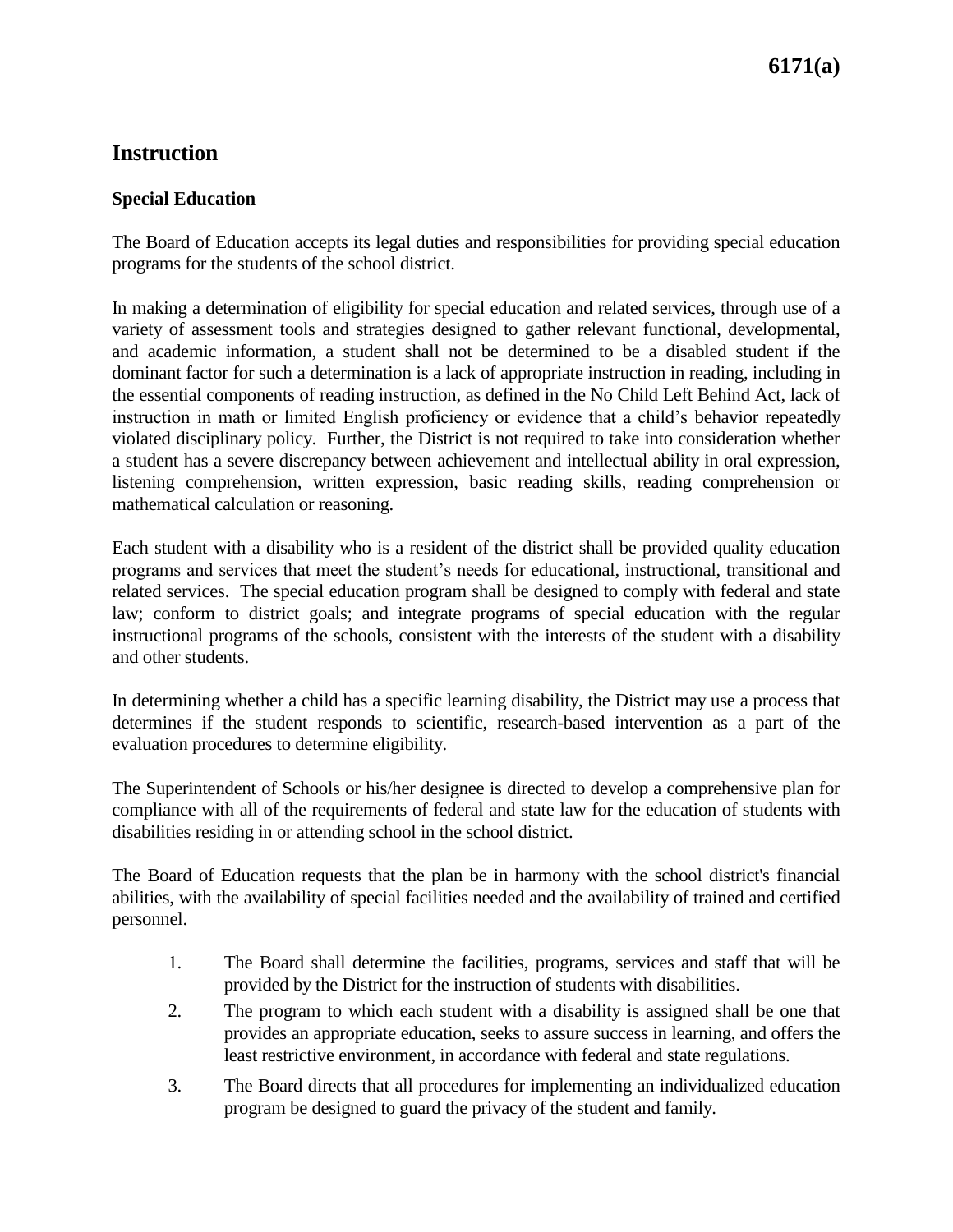# **Instruction**

#### **Special Education**

(cf. 3231 - Medicaid Reimbursement for Special Education Students) (cf. 5145.71 - Surrogate Parent Program)

| Legal Reference: | <b>Connecticut General Statutes</b>                                                                                                                                                                   |
|------------------|-------------------------------------------------------------------------------------------------------------------------------------------------------------------------------------------------------|
|                  | 10-76a Definitions. (as amended by PA 00-48 and PA 06-18)                                                                                                                                             |
|                  | 10-76b State supervision of special education programs and services. (as<br>amended by PA 12-173)                                                                                                     |
|                  | 10-76c Receipt and use of money and personal property.                                                                                                                                                |
|                  | 10-76d Duties and powers of boards of education to provide special<br>education programs and services. (as amended by PA 97-114, PA 00-48, PA<br>06-18 and June Special Session PA 15-5, Section 277) |
|                  | 10-76e School construction grant for cooperative regional special education<br>facilities.                                                                                                            |
|                  | 10-76f Definition of terms used in formula for state aid for special<br>education.                                                                                                                    |
|                  | 10-76ff Procedures for determining if a child requires special education (as<br>amended by PA 06-18)                                                                                                  |
|                  | 10-76g State aid for special education.                                                                                                                                                               |
|                  | 10-76h Special education hearing and review procedure. Mediation of<br>disputes. (as amended by PA 00-48)                                                                                             |
|                  | 10-76i Advisory council for special education.                                                                                                                                                        |
|                  | 10-76 Five-year plan for special education.                                                                                                                                                           |
|                  | 10-76k Development of experimental educational programs.                                                                                                                                              |
|                  | PA 06-18 An Act Concerning Special Education                                                                                                                                                          |
|                  | State Board of Education Regulations.                                                                                                                                                                 |
|                  | 10-76m Auditing claims for special education assistance.                                                                                                                                              |
|                  | 10-76a-1 et seq. Definitions. (as amended by PA 00-48)                                                                                                                                                |
|                  | 10-76b-1 through 10-76b-4 Supervision and administration.                                                                                                                                             |
|                  | 10-76d-1 through 10-76d-19 Conditions of instruction.                                                                                                                                                 |
|                  | 10-76h-1 through 10-76h-2 Due process.                                                                                                                                                                |
|                  | 10-761-1 Program Evaluation.                                                                                                                                                                          |
|                  | 10-145a-24 through 10-145a-31 Special Education (re teacher certification).                                                                                                                           |
|                  |                                                                                                                                                                                                       |
|                  |                                                                                                                                                                                                       |